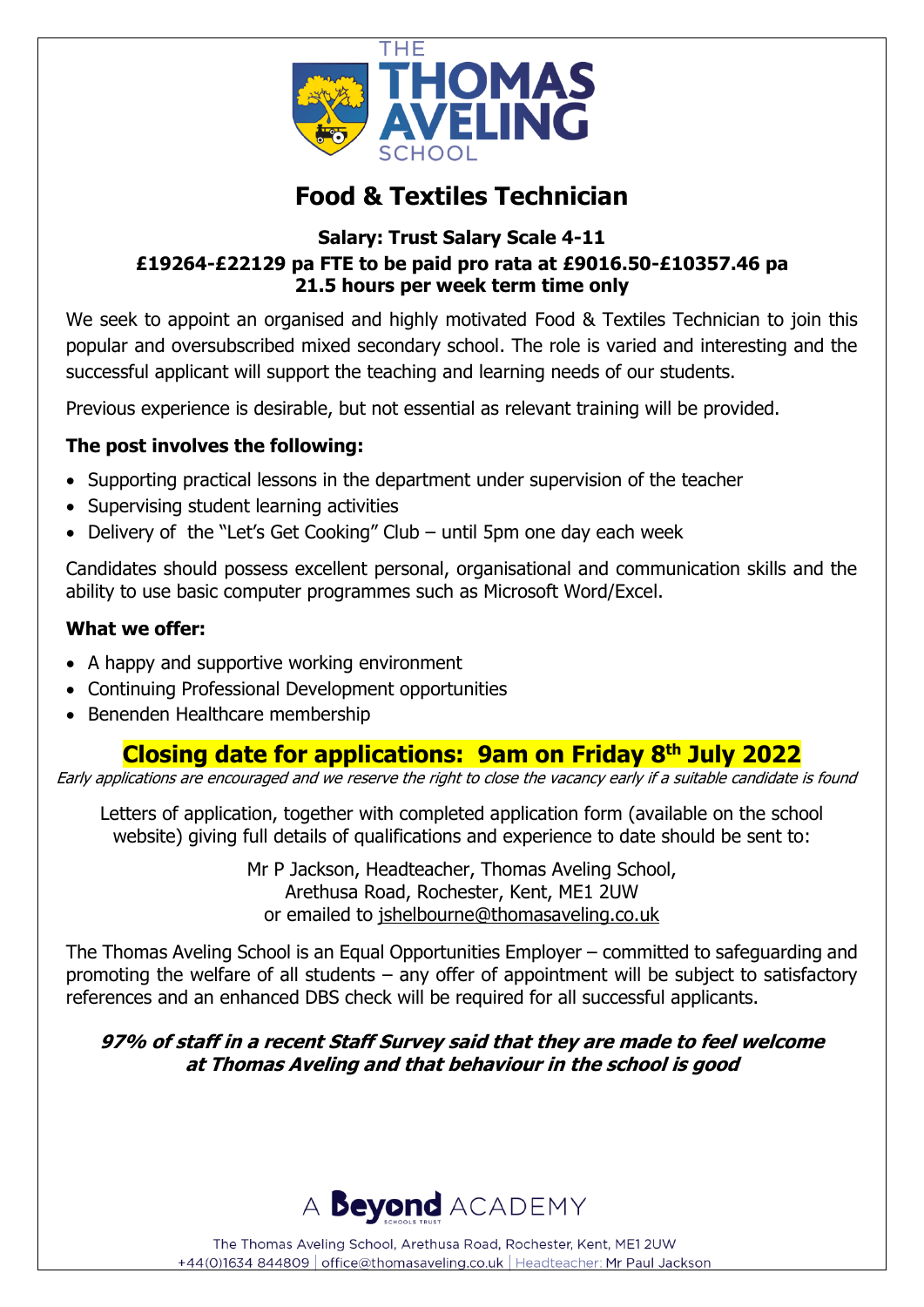

| Designation:               | <b>Food and Textiles Technician</b>             |
|----------------------------|-------------------------------------------------|
| Department:                | <b>Design and Technology</b>                    |
| <b>Responsible to:</b>     | <b>Head of DT</b>                               |
| <b>Salary Grade/Range:</b> | <b>Trust Salary Scale 4-11</b>                  |
| <b>Contractual hours:</b>  | 21.5 hours per week, term time only             |
| <b>Working Times:</b>      | To be agreed with Line Manager                  |
|                            | (to include one day per week working until 5pm) |

#### **OVERALL PURPOSE OF JOB**

Under the overall direction of the Head of Department, and in accordance with the practices and procedures of the school, assist teaching staff in providing safe areas for students and teaching staff. The DT Food & Textiles Technician will provide technical support to the department, by the preparation of tools, equipment and materials for lessons. The DT Food & Textiles Technician will undertake a practical health and safety role for the relevant departments.

**\_\_\_\_\_\_\_\_\_\_\_\_\_\_\_\_\_\_\_\_\_\_\_\_\_\_\_\_\_\_\_\_\_\_\_\_\_\_\_\_\_\_\_\_\_\_\_\_\_\_\_\_\_\_\_\_\_\_\_\_\_\_\_\_\_\_\_\_\_\_\_** 

The technician role forms a central part of the work of the department and he/she will work closely with teaching staff to support, develop and further extend the work of the department and the experiences of the students.

#### **DUTIES AND RESPONSIBILITIES**

#### **FOOD**

#### **Main Duties and Responsibilities**

- Prepare materials and equipment for practical lessons
- Maintain and monitor consumables and equipment in food to ensure all students are able to access a wide range of materials and processes as part of their subject provision
- Maintain and monitor stock control
- Assist the Head of Department in the ordering of materials and equipment
- Conduct weekly material and equipment checks in the Food room
- Assist staff in the production and updating of Design Technology/ Food displays
- Assist teaching staff in promoting and raising the profile of D&T/ Food within and outside the school
- Be proficient in the use of the range of IT programmes
- Provide technical support to staff during lesson time as required
- Conduct weekly Health and Safety checks on all equipment and report directly to the Head of Department
- To maintain equipment in accordance with health and safety requirements, ensuring the security marking of new resources.
- Undertake any Food Hygiene, Health and Safety training as required by the HOD
- Conduct a range of administration duties, including: preparing cover work, teaching materials, organisation of KS3 folders, binding NEA work, requesting photocopying and booklets
- Assist with organisation of trips
- Provide in class support with practical activities under supervision of the teacher
- Willingness to run Out of Hours Learning with KS3 and KS5 students, eg 'Let's Get Cooking' and 'Cooking for University' sessions

#### **Maintaining Work Area**

- Ensure that Food and Technology areas and equipment are kept clean and tidy and that the technology/DT room safety regulations are met, including checking equipment for safety, cleaning and sterilising equipment and advising students on safety aspects of particular practical work
- Clean and maintain equipment and neutralise and clean up spillages, including the cleaning of equipment
- Ensure that all equipment is stored in a safe, hygienic and appropriate manner
- Be responsible for maintaining departmental displays of work both in the technology area and around the school